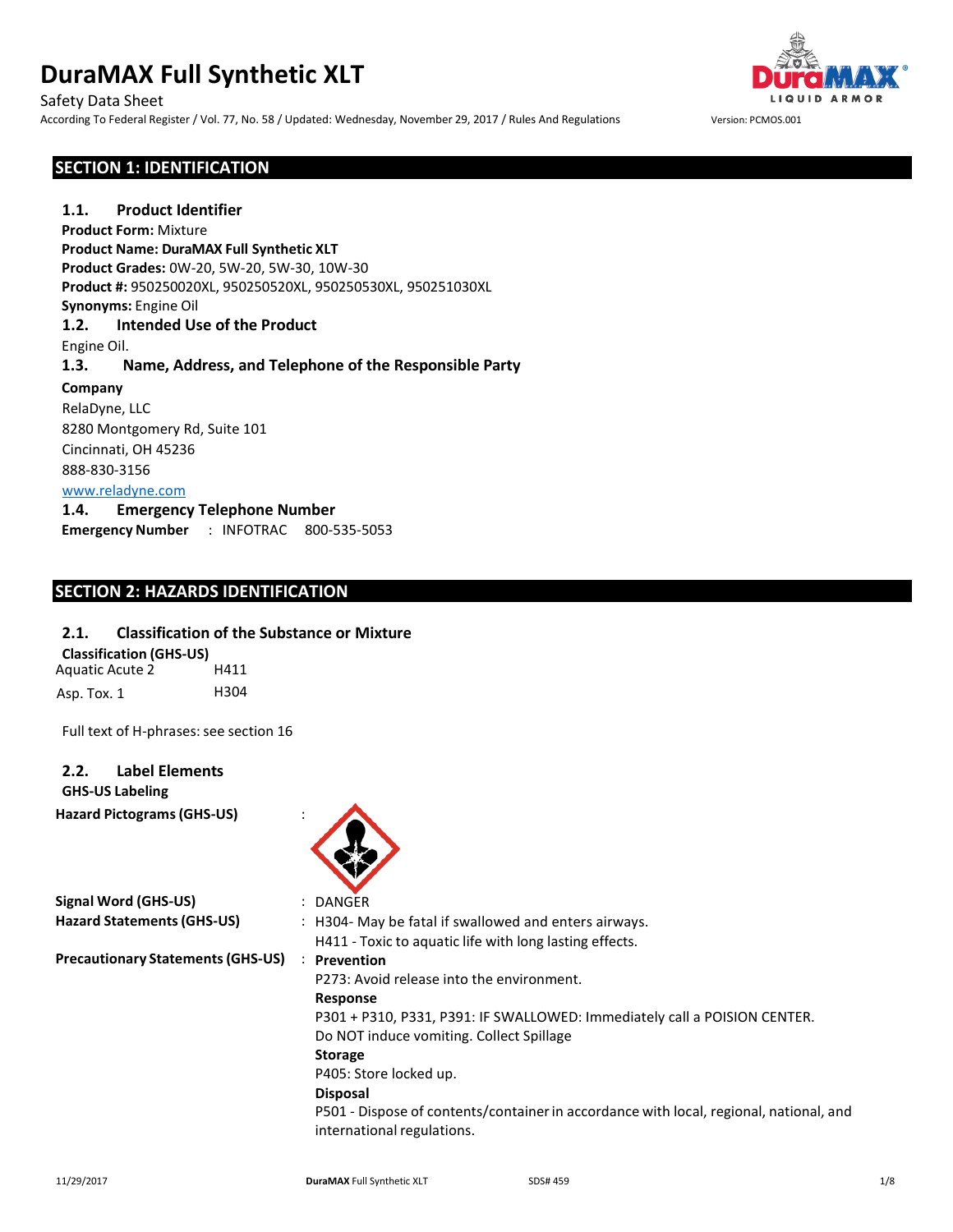Safety Data Sheet

According To Federal Register / Vol. 77, No. 58 / Updated: Wednesday, November 29, 2017 / Rules And Regulations Version: PCMOS.001



### **2.3. Other Hazards**

The mixture consists of substances capable of producing an aspiration hazard. Aspiration may result in chemical pneumonia (fluid in the lungs), severe lung damage, respiratory failure, and even death.

# **2.4. Unknown Acute Toxicity (GHS-US)**

20.73 percent of the mixture consists of ingredient(s) of unknown acute toxicity.

# **SECTION 3: COMPOSITION/INFORMATION ON INGREDIENTS**

# **3.1. Substances**

Not applicable

#### **3.2. Mixture**

| -<br>                                      |                           |             |                                |
|--------------------------------------------|---------------------------|-------------|--------------------------------|
| <b>Name</b>                                | <b>Product Identifier</b> | % (w/w)     | <b>Classification (GHS-US)</b> |
| heavy paraffinic, Distillates, petroleum,  | (CAS No) 64742-54-7       | $45 - 51$ , | Asp. Tox. 1, H304              |
| hydrotreated heavy paraffinic              |                           | $55 - 67$   |                                |
| Paraffin oils*                             | (CAS No) 8012-95-1        | $0 - 0.1$   | Asp. Tox. 1, H304              |
|                                            |                           | $0.1 - 1$   | Aquatic Chronic 4, H413        |
|                                            |                           | $1 - 5$     |                                |
| 1-Decene, homopolymer, hydrogenated        | (CAS No) 68037-01-4       | $25 - 42$   | Asp. Tox. 1, H304              |
|                                            |                           | $20 - 30$   |                                |
| Phosphorodithioic acid, O,O-di-C1-14-alkyl | (CAS No) 68649-42-3       | $2.7 -$     | Skin Irrit. 2, H315            |
| esters, zinc salts                         |                           | 11.75       | Eye Dam. 1, H318               |
|                                            |                           |             | Aquatic Acute 2, H401          |
|                                            |                           |             | Aquatic Chronic 2, H411        |

\*The specific chemical identity and/or exact percentage of composition have been withheld as a trade secret within the meaning of the OSHA Hazard Communication Standard [29 CFR 1910.1200].

\*More than one of the ranges of concentration prescribed by Controlled Products Regulations has been used where necessary, due to varying composition.

Full text of H-phrases: see section 16

# **SECTION 4: FIRST AID MEASURES**

# **4.1. Description of First Aid Measures**

**General:** Never give anything by mouth to an unconscious person. If you feel unwell, seek medical advice (show the label if possible). **Inhalation:** Remove to fresh air and keep at rest in a position comfortable for breathing. Obtain medical attention if breathing difficulty persists.

**Skin Contact:** Remove contaminated clothing. Drench affected area with water or soap and water for at least 15 minutes. Wash contaminated clothing before reuse. Obtain medical attention if irritation develops or persists.

**Eye Contact:** Rinse cautiously with water for at least 15 minutes. Remove contact lenses, if present and easy to do. Continue rinsing. Obtain medical attention.

**Ingestion:** Do NOT induce vomiting. Rinse mouth. Immediately call a POISON CENTER or doctor/physician.

#### **4.2. Most Important Symptoms and Effects Both Acute and Delayed**

**General:** No known significant effects or critical hazards.

**Inhalation:** Overexposure may be irritating to the respiratory system.

**Skin Contact:** Repeated or prolonged skin contact may cause irritation.

**Eye Contact:** Direct contact with the eyes is likely irritating.

**Ingestion:** Ingestion is likely to be harmful or have adverse effects.

**Chronic Symptoms:** No known significant effects or critical hazards.

#### **4.3. Indication of Any Immediate Medical Attention and Special Treatment Needed**

11/29/2017 **DuraMAX** Full Synthetic XLT SDS# 459 2/8 If you feel unwell, seek medical advice (show the label where possible).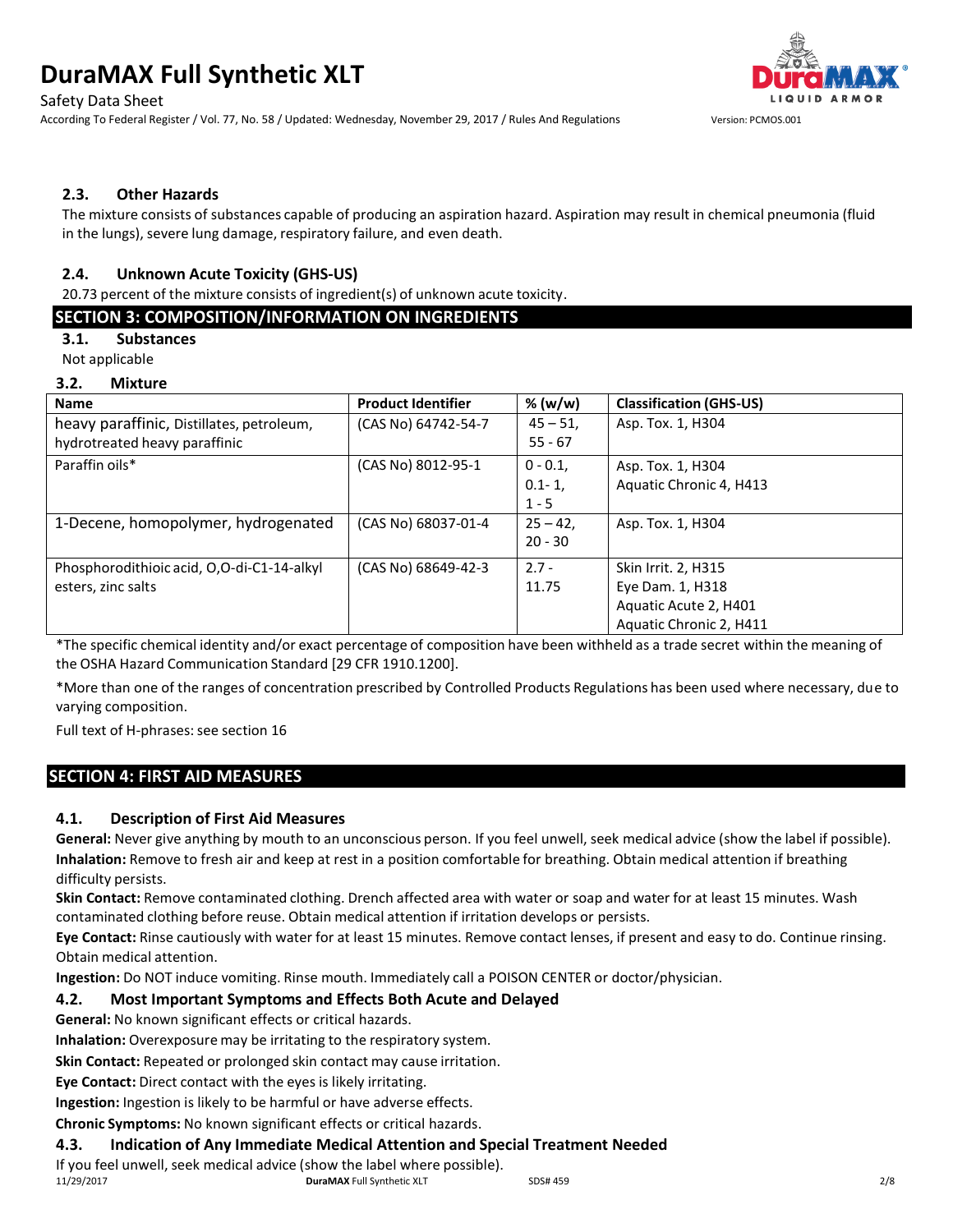Safety Data Sheet

According To Federal Register / Vol. 77, No. 58 / Updated: Wednesday, November 29, 2017 / Rules And Regulations Version: PCMOS.001



# **SECTION 5: FIRE-FIGHTING MEASURES**

#### **5.1. Extinguishing Media**

**Suitable Extinguishing Media:** Use extinguishing media appropriate for surrounding fire.

**Unsuitable Extinguishing Media:** Do not use a heavy water stream. Use of heavy stream of water may spread fire.

### **5.2. Special Hazards Arising From the Substance or Mixture**

**Fire Hazard:** Not flammable but will support combustion.

**Explosion Hazard:** Product is not explosive.

**Reactivity:** Hazardous reactions will not occur under normal conditions.

#### **5.3. Advice for Firefighters**

**Precautionary Measures Fire:** Exercise caution when fighting any chemical fire. Under fire conditions, hazardousfumes will be present.

**Firefighting Instructions:** Use water spray or fog for cooling exposed containers.

**Protection During Firefighting:** Do not enter fire area without proper protective equipment, including respiratory protection. **Hazardous Combustion Products**: Under fire conditions, may produce fumes, smoke, oxides of carbon and hydrocarbons.

**Other Information:** Refer to Section 9 for flammability properties.

#### **Reference to Other Sections**

Refer to section 9 for flammability properties.

# **SECTION 6: ACCIDENTAL RELEASE MEASURES**

#### **6.1. Personal Precautions, Protective Equipment and Emergency Procedures**

**General Measures:** Avoid all contact with skin, eyes, or clothing. Avoid breathing (vapor, mist, spray).

#### **6.1.1. For Non-Emergency Personnel**

**Protective Equipment:** Use appropriate personal protection equipment (PPE).

**Emergency Procedures:** Evacuate unnecessary personnel.

#### **6.1.2. For Emergency Personnel**

**Protective Equipment:** Equip cleanup crew with proper protection.

**Emergency Procedures:** Stop leak if safe to do so. Eliminate ignition sources. Ventilate area.

#### **6.2. Environmental Precautions**

Prevent entry to sewers and public waters. Notify authoritiesif liquid enters sewers or public waters.

#### **6.3. Methods and Material for Containment and Cleaning Up**

For **Containment:** Contain any spills with dikes or absorbents to prevent migration and entry into sewers or streams.

**Methodsfor Cleaning Up:** Clean up spills immediately and dispose of waste safely. Spills should be contained with mechanical barriers. Transferspilled material to a suitable container for disposal. Contact competent authorities after a spill.

#### **6.4. Reference to Other Sections**

See Heading 8. Exposure controls and personal protection. For further information refer to section 13.

# **SECTION 7: HANDLING AND STORAGE**

# **7.1. Precautions for Safe Handling**

**Additional Hazards When Processed:** Any proposed use of this product in elevated-temperature processes should be thoroughly evaluated to assure that safe operating conditions are established and maintained. Practice good housekeeping - spillage can be slippery on smooth surface either wet or dry.

**Hygiene Measures:** Handle in accordance with good industrial hygiene and safety procedures. Wash hands and other exposed areas with mild soap and water before eating, drinking or smoking and when leaving work.

#### **7.2. Conditions for Safe Storage, Including Any Incompatibilities**

**Technical Measures:** Comply with applicable regulations.

**Storage Conditions:** Store in a dry, cool and well-ventilated place. Keep container closed when not in use. Keep/Store away from direct sunlight, extremely high or low temperatures and incompatible materials.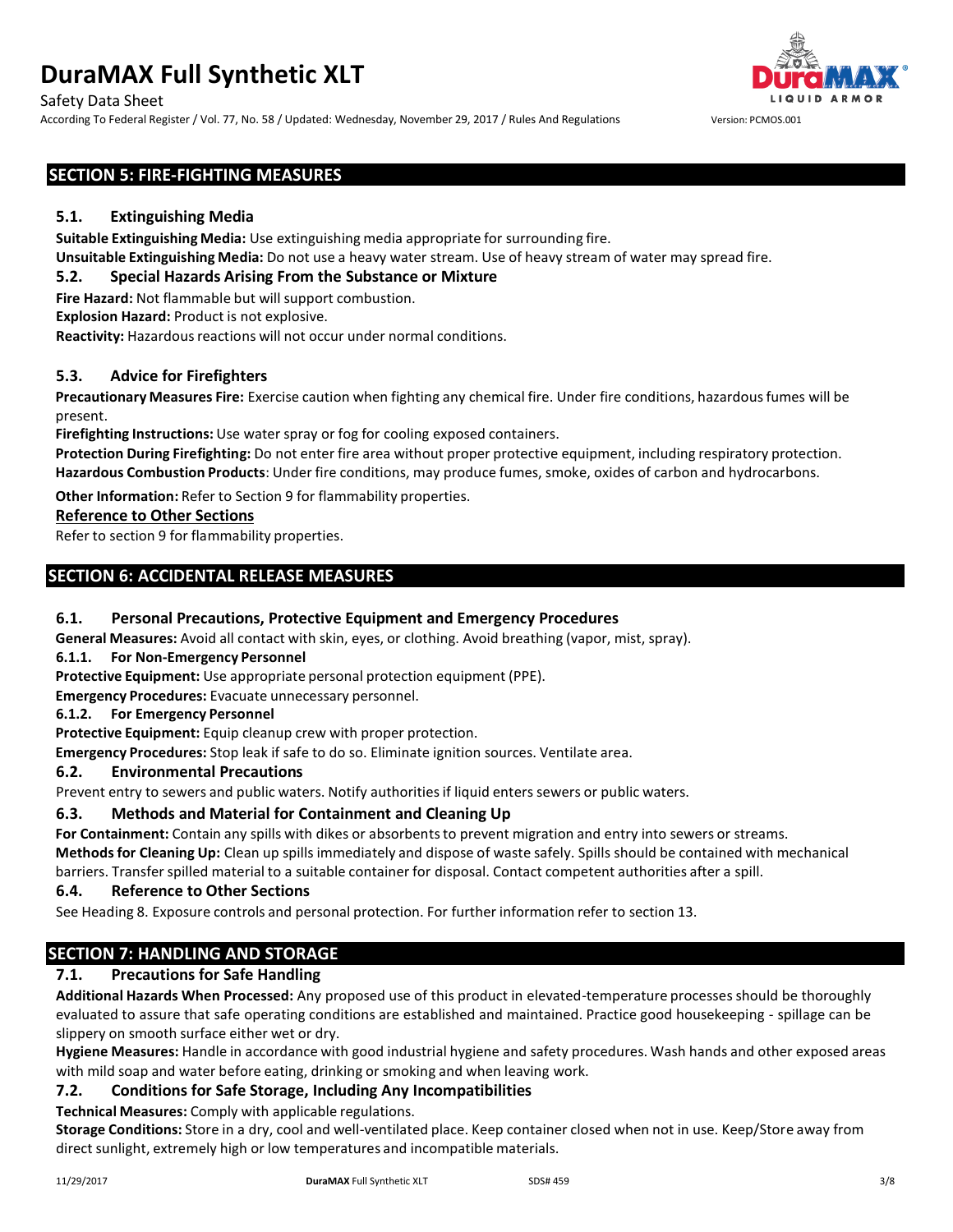Safety Data Sheet

According To Federal Register / Vol. 77, No. 58 / Updated: Wednesday, November 29, 2017 / Rules And Regulations Version: PCMOS.001



#### **Incompatible Materials:** Strong acids, strong bases, strong oxidizers.

**7.3. Specific End Use(s)**

Engine Oil .

# **SECTION 8: EXPOSURE CONTROLS/PERSONAL PROTECTION**

#### **8.1. Control Parameters**

For substanceslisted in section 3 that are not listed here, there are no established Exposure limits from the manufacturer, supplier, importer, or the appropriate advisory agency including: ACGIH (TLV), NIOSH (REL), OSHA (PEL), Canadian provincial governments, or the Mexican government.

| Paraffin oils (8012-95-1)          |                                       |                                                                        |
|------------------------------------|---------------------------------------|------------------------------------------------------------------------|
| <b>USA ACGIH</b>                   | ACGIH TWA (mg/m <sup>3</sup> )        | 5 mg/m <sup>3</sup> (excluding metal working fluids, highly & severely |
|                                    |                                       | refined-inhalable fraction)                                            |
| <b>USA ACGIH</b>                   | <b>ACGIH chemical category</b>        | Not Classifiable as a Human Carcinogen highly and severely             |
|                                    |                                       | refined, Suspected Human Carcinogen highly and severely                |
|                                    |                                       | refined                                                                |
| <b>USA OSHA</b>                    | OSHA PEL (TWA) (mg/m <sup>3</sup> )   | 5 mg/ $m3$                                                             |
| <b>USA NIOSH</b>                   | NIOSH REL (TWA) (mg/m <sup>3</sup> )  | 5 mg/ $m3$                                                             |
| <b>USA NIOSH</b>                   | NIOSH REL (STEL) (mg/m <sup>3</sup> ) | $10 \text{ mg/m}^3$                                                    |
| <b>USA IDLH</b>                    | US IDLH $(mg/m3)$                     | $2500$ mg/m <sup>3</sup>                                               |
| Alberta                            | OEL STEL (mg/m <sup>3</sup> )         | $10 \text{ mg/m}^3$                                                    |
| Alberta                            | OEL TWA (mg/m <sup>3</sup> )          | 5 mg/ $m3$                                                             |
| <b>British Columbia</b>            | OEL TWA (mg/m <sup>3</sup> )          | 0.2 mg/m <sup>3</sup> (mildly refined)                                 |
|                                    |                                       | 1 mg/m <sup>3</sup> (severely refined)                                 |
| Manitoba                           | OEL TWA (mg/m <sup>3</sup> )          | 5 mg/m <sup>3</sup> (excluding metal working fluids, highly & severely |
|                                    |                                       | refined-inhalable fraction)                                            |
| <b>New Brunswick</b>               | OEL STEL (mg/m <sup>3</sup> )         | $10 \text{ mg/m}^3$                                                    |
| <b>New Brunswick</b>               | OEL TWA (mg/m <sup>3</sup> )          | 5 mg/m <sup>3</sup> (as sampled by a method that does not collect      |
|                                    |                                       | vapor)                                                                 |
| <b>Newfoundland &amp; Labrador</b> | OEL TWA (mg/m <sup>3</sup> )          | 5 mg/m <sup>3</sup> (excluding metal working fluids, highly & severely |
|                                    |                                       | refined-inhalable fraction)                                            |
| <b>Nova Scotia</b>                 | OEL TWA (mg/m <sup>3</sup> )          | 5 mg/m <sup>3</sup> (excluding metal working fluids, highly & severely |
|                                    |                                       | refined-inhalable fraction)                                            |
| <b>Nunavut</b>                     | OEL STEL (mg/m <sup>3</sup> )         | $10 \text{ mg/m}^3$                                                    |
| <b>Nunavut</b>                     | OEL TWA (mg/m <sup>3</sup> )          | 5 mg/ $m3$                                                             |
| <b>Northwest Territories</b>       | OEL STEL (mg/m <sup>3</sup> )         | $10$ mg/m <sup>3</sup>                                                 |
| <b>Northwest Territories</b>       | OEL TWA (mg/m <sup>3</sup> )          | 5 mg/ $m3$                                                             |
| <b>Ontario</b>                     | OEL TWA ( $mg/m3$ )                   | 5 mg/m <sup>3</sup> (pure, highly and severely refined, excluding      |
|                                    |                                       | metal working fluids-inhalable)                                        |
| <b>Prince Edward Island</b>        | OEL TWA (mg/m <sup>3</sup> )          | 5 mg/m <sup>3</sup> (excluding metal working fluids, highly & severely |
|                                    |                                       | refined-inhalable fraction)                                            |
| Québec                             | VECD ( $mg/m3$ )                      | 10 mg/m <sup>3</sup> (mist)                                            |
| Québec                             | VEMP (mg/m <sup>3</sup> )             | 5 mg/m <sup>3</sup> (mist)                                             |
| Saskatchewan                       | OEL STEL (mg/m <sup>3</sup> )         | $10$ mg/m <sup>3</sup>                                                 |
| Saskatchewan                       | OEL TWA (mg/m <sup>3</sup> )          | 5 mg/ $m3$                                                             |
| Yukon                              | OEL STEL (mg/m <sup>3</sup> )         | $10$ mg/m <sup>3</sup>                                                 |
| Yukon                              | OEL TWA (mg/m <sup>3</sup> )          | 5 mg/ $m3$                                                             |

# **8.2. Exposure Controls**

**Appropriate Engineering Controls:** Ensure adequate ventilation, especially in confined areas. Emergency eye wash fountains and safety showers should be available in the immediate vicinity of any potential exposure. Ensure all national/local regulations are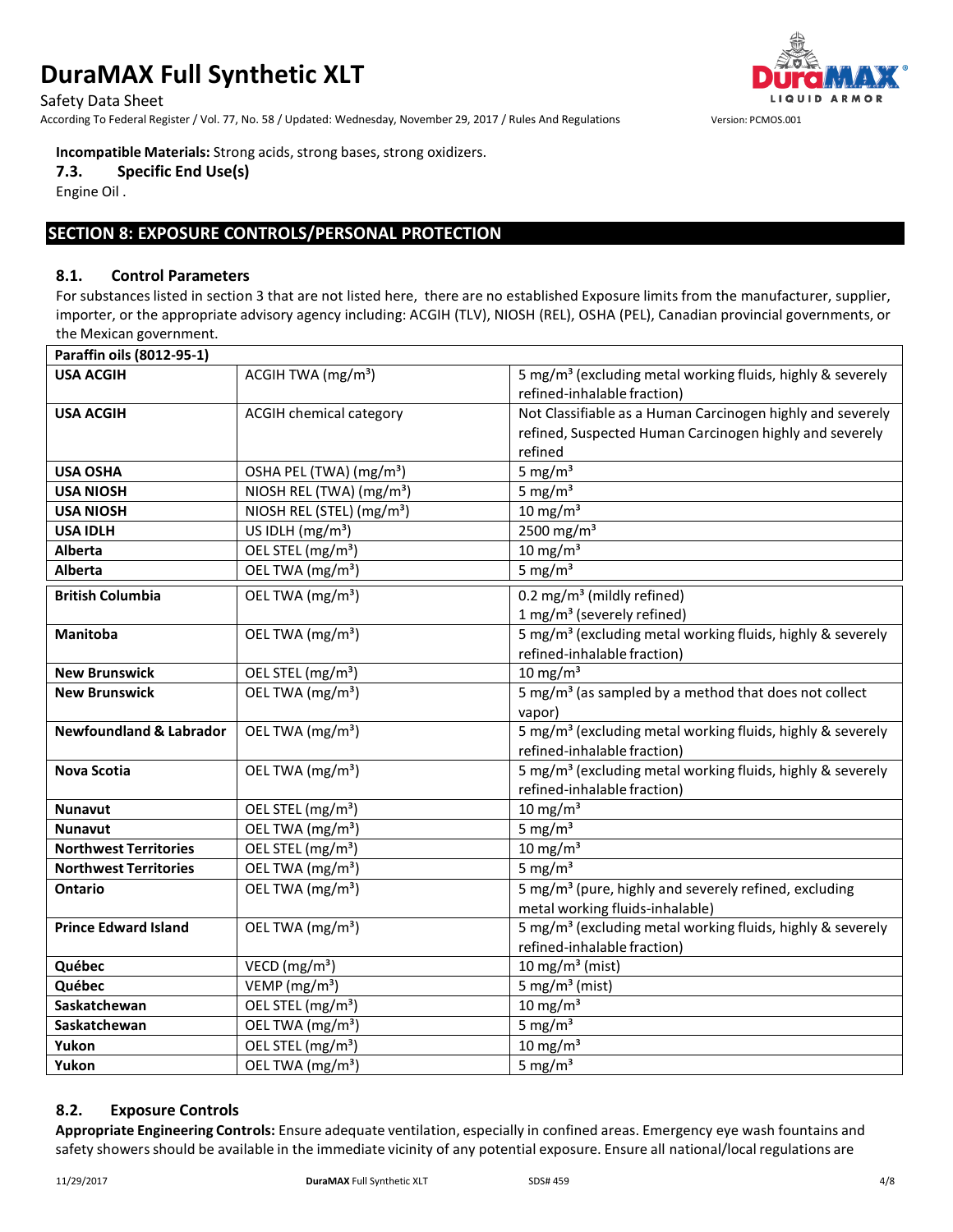Safety Data Sheet

According To Federal Register / Vol. 77, No. 58 / Updated: Wednesday, November 29, 2017 / Rules And Regulations Version: PCMOS.001



observed.

**Personal Protective Equipment:** Protective goggles. Gloves. Insufficient ventilation: wear respiratory protection.



**Materialsfor Protective Clothing:** Chemically resistant materials and fabrics.

**Hand Protection:** Wear chemically resistant protective gloves.

**Eye Protection:** Chemical goggles or safety glasses.

**Skin and Body Protection:** Wear suitable protective clothing.

**Respiratory Protection:** Use a NIOSH-approved respirator or self-contained breathing apparatus whenever exposure may exceed established Occupational Exposure Limits.

**Environmental Exposure Controls:** Do not allow the product to be released into the environment.

**Consumer Exposure Controls:** Do not eat, drink or smoke during use.

# **SECTION 9: PHYSICAL AND CHEMICAL PROPERTIES**

### **9.1. Information on Basic Physical and Chemical Properties**

| <b>Physical State</b>                                    |               | Liquid                                                               |
|----------------------------------------------------------|---------------|----------------------------------------------------------------------|
| Appearance                                               |               | Amber                                                                |
| Odor                                                     |               | Slight Hydrocarbon                                                   |
| <b>Odor Threshold</b>                                    |               | Not available                                                        |
| рH                                                       |               | Not available                                                        |
| <b>Evaporation Rate</b>                                  |               | Not available                                                        |
| <b>Melting Point</b>                                     |               | Not available                                                        |
| <b>Boiling Point</b>                                     |               | 280 °C (536 °F)                                                      |
| <b>Flash Point</b>                                       |               | 400 °C (COC) (752 °F)                                                |
| <b>Auto-ignition Temperature</b>                         |               | Not available                                                        |
| <b>Decomposition Temperature</b>                         |               | Not available                                                        |
| Flammability (solid, gas)                                |               | Not available                                                        |
| <b>Lower Flammable Limit</b>                             |               | Not available                                                        |
| <b>Upper Flammable Limit</b>                             |               | Not available                                                        |
| <b>Vapor Pressure</b>                                    |               | Not available                                                        |
| <b>Relative Vapor Density at 20 °C</b>                   |               | Not available                                                        |
| <b>Relative Density</b>                                  |               | Not available                                                        |
| <b>Specific Gravity</b>                                  |               | 0.85                                                                 |
| Solubility                                               |               | Negligible                                                           |
| <b>Partition Coefficient: N-Octanol/Water</b>            |               | Not available                                                        |
| <b>Viscosity</b>                                         |               | Not available                                                        |
| <b>Viscosity, Kinematic</b>                              |               | 50 mm <sup>2</sup> /s @ 40 °C                                        |
| <b>Explosive Properties</b>                              |               | Product is not explosive                                             |
| <b>Explosion Data - Sensitivity to Mechanical Impact</b> | $\mathcal{L}$ | Not expected to present an explosion hazard due to mechanical impact |
| <b>Explosion Data - Sensitivity to Static Discharge</b>  |               | Not expected to present an explosion hazard due to static discharge  |
|                                                          |               |                                                                      |

# **SECTION 10: STABILITY AND REACTIVITY**

10.1. **Reactivity:** Hazardous reactions will not occur under normal conditions.

- **10.2. Chemical Stability:** Stable under recommended handling and storage conditions(see section 7).
- **10.3. Possibility of Hazardous Reactions:** Hazardous polymerization will not occur.
- **10.4. Conditionsto Avoid:** Direct sunlight, extremely high or low temperatures, heat, hot surfaces, sparks, open flames,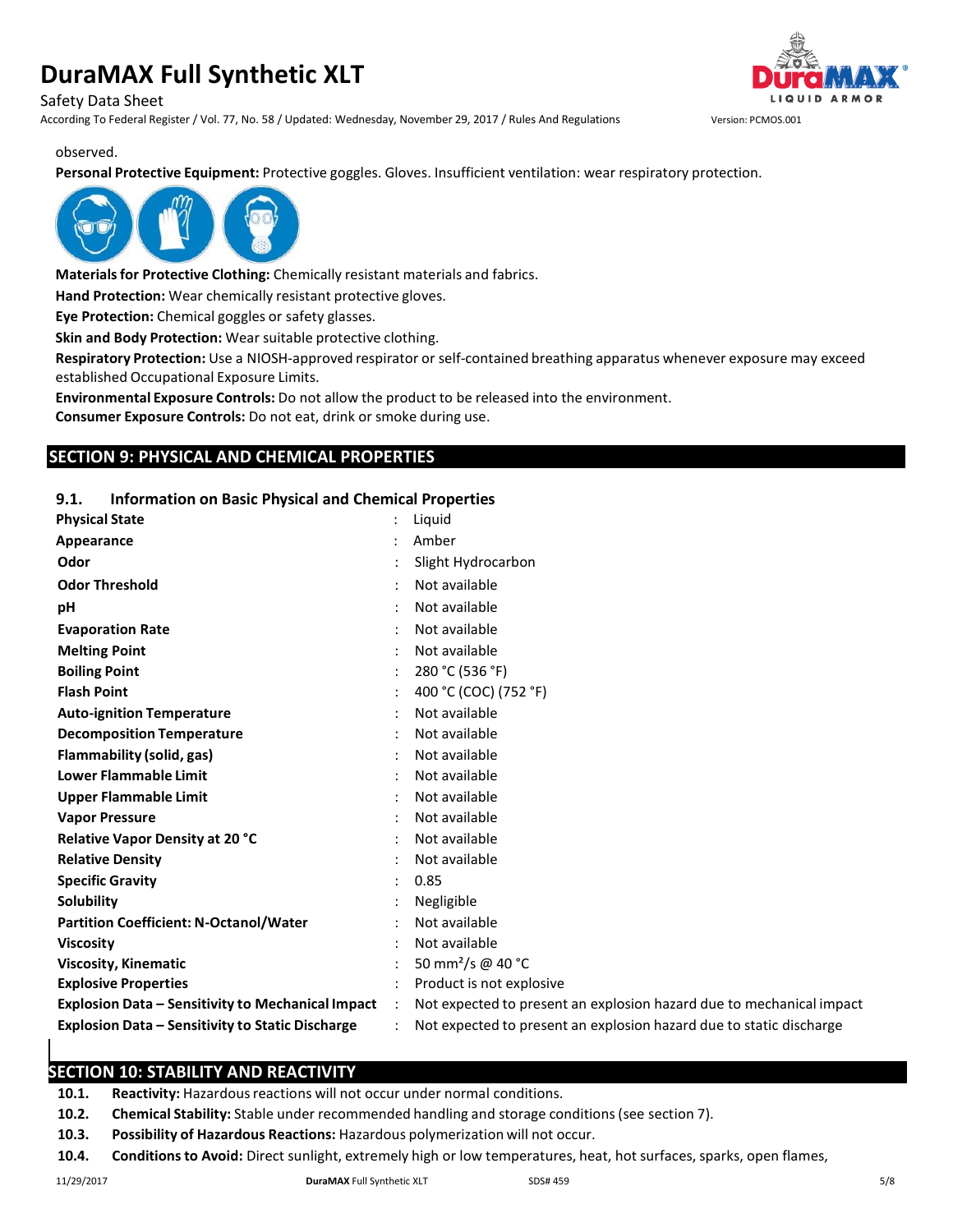Safety Data Sheet

According To Federal Register / Vol. 77, No. 58 / Updated: Wednesday, November 29, 2017 / Rules And Regulations Version: PCMOS.001



incompatible materials, and other ignition sources.

- **10.5. Incompatible Materials:** Strong acids, strong bases, strong oxidizers.
- **10.6. Hazardous Decomposition Products:** Thermal decomposition generates : carbon oxides (CO, CO2). Hydrocarbons.

### **SECTION 11: TOXICOLOGICAL INFORMATION**

#### **11.1. Information on Toxicological Effects - Product**

**Acute Toxicity:** Not classified

**LD50 and LC50 Data:** Not available

**Skin Corrosion/Irritation:** Not classified

**Eye Damage/Irritation:** Not classified

**Respiratory or Skin Sensitization:** Not classified

**Germ Cell Mutagenicity:** Not classified

**Teratogenicity:** Not classified

**Carcinogenicity:** Not classified

**Specific Target Organ Toxicity (Repeated Exposure):** Not classified

**Reproductive Toxicity:** Not classified

**Specific Target Organ Toxicity (Single Exposure):** Not classified

**Aspiration Hazard:** Not classified

**Symptoms/Injuries After Inhalation:** Overexposure may be irritating to the respiratory system.

**Symptoms/Injuries After Skin Contact:** Repeated or prolonged skin contact may cause irritation.

**Symptoms/Injuries After Eye Contact:** Direct contact with the eyes is likely irritating.

**Symptoms/Injuries After Ingestion:** Ingestion is likely to be harmful or have adverse effects.

**Chronic Symptoms:** Not Classified

#### **11.2. Information on Toxicological Effects - Ingredient(s)**

**LD50 and LC50 Data:**

| Paraffin oils (8012-95-1)                                                            |                  |  |
|--------------------------------------------------------------------------------------|------------------|--|
| <b>LC50 Inhalation Rat</b>                                                           | 2062 ppm/4h      |  |
| ATE US (gases)                                                                       | 2,062.00 ppmV/4h |  |
| Heavy paraffinic, Distillates, petroleum, hydrotreated heavy paraffinic (64742-54-7) |                  |  |
| LD50 Oral Rat                                                                        | > 2000 mg/kg     |  |
| <b>LD50 Dermal Rabbit</b>                                                            | $> 2$ g/kg       |  |
| Petroleum distillates, solvent dewaxed (64742-65-0)                                  |                  |  |
| LD50 Oral Rat                                                                        | $>$ 5000 mg/kg   |  |
| <b>LD50 Dermal Rabbit</b>                                                            | $>$ 5 g/kg       |  |
| Paraffin oils (8012-95-1)                                                            |                  |  |
| <b>IARC Group</b>                                                                    | 1                |  |
|                                                                                      |                  |  |

# **SECTION 12: ECOLOGICAL INFORMATION**

**12.1. Toxicity**

**Ecology - General:** Toxic to aquatic life.

| Phosphorodithioic acid, O,O-di-C1-14-alkyl esters, zinc salts (68649-42-3) |                                                                                     |     |
|----------------------------------------------------------------------------|-------------------------------------------------------------------------------------|-----|
| LC50 Fish 1                                                                | 1.0 - 5.0 mg/l (Exposure time: 96 h - Species: Pimephales promelas [static])        |     |
| EC50 Daphnia 1                                                             | 1 - 1.5 mg/l (Exposure time: 48 h - Species: Daphnia magna)                         |     |
| <b>LC 50 Fish 2</b>                                                        | 10.0 - 35.0 mg/l (Exposure time: 96 h - Species: Pimephales promelas [semi-static]) |     |
| Petroleum distillates, solvent dewaxed (64742-65-0)                        |                                                                                     |     |
| EC50 Daphina 1                                                             | > 1000 mg/L (Exposure time: 48 h – Species: Daphnia magna)                          |     |
| LC50 Fish 1                                                                | > 5000 mg/l (Exposure time: 96 h - Species: Oncorhynchus mykiss)                    |     |
| Distillates, petroleum, hydrotreated heavy paraffinic (64742-54-7)         |                                                                                     |     |
| LC50 Fish 1                                                                | > 5000 mg/l (Exposure time: 96 h - Species: Oncorhynchus mykiss)                    |     |
| 11/29/2017                                                                 | <b>DuraMAX Full Synthetic XLT</b><br>SDS# 459                                       | 6/8 |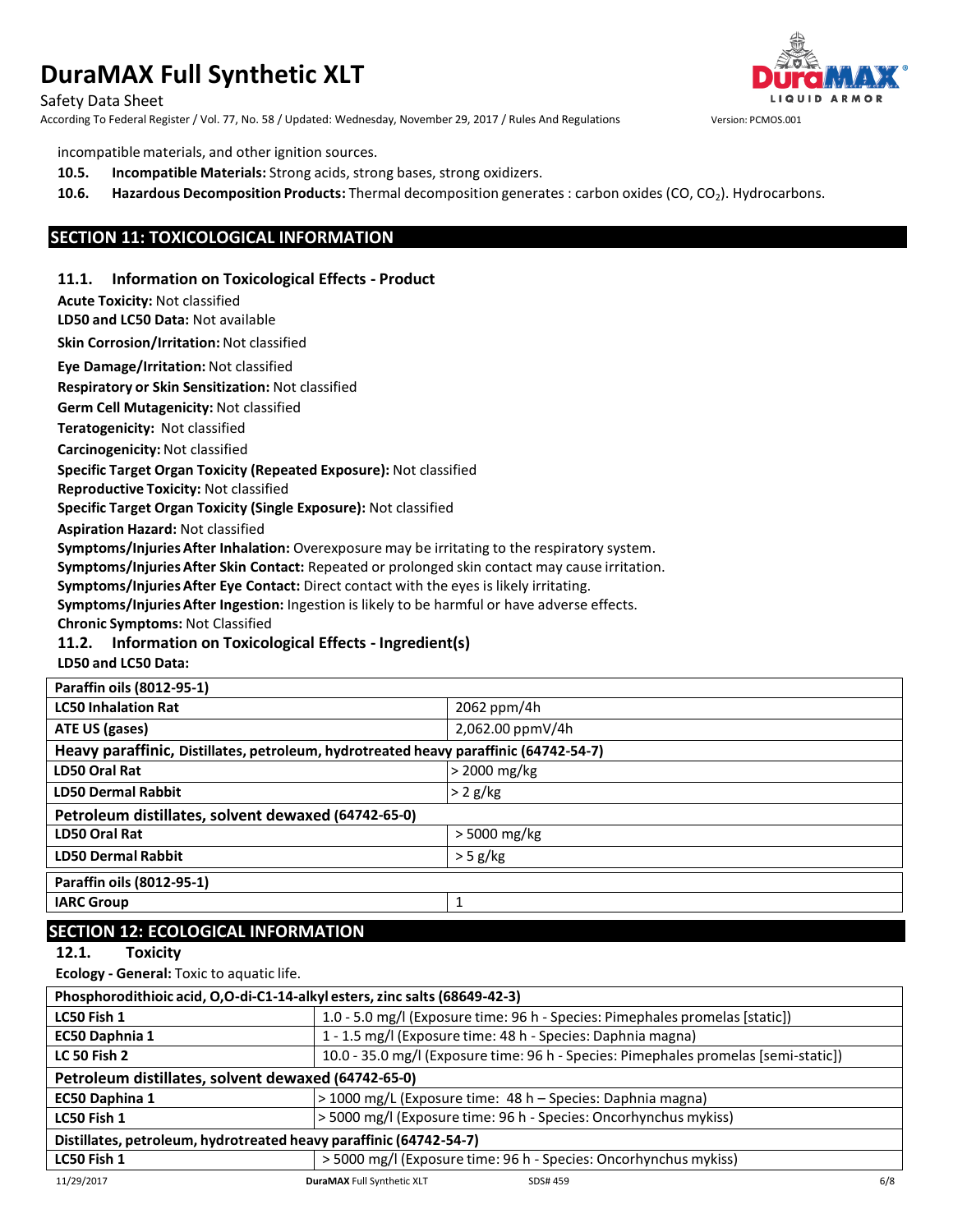Safety Data Sheet

According To Federal Register / Vol. 77, No. 58 / Updated: Wednesday, November 29, 2017 / Rules And Regulations Version: PCMOS.001

QUID ARMOR

**EC50 Daphnia 1** > 1000 mg/l (Exposure time: 48 h - Species: Daphnia magna)

#### **12.2. Persistence and Degradability**

Not available

**12.3. Bioaccumulative Potential**

Not available

**12.4. Mobility in Soil** Not available

**12.5. Other Adverse Effects**

**Other Information:** Avoid release to the environment.

# **SECTION 13: DISPOSAL CONSIDERATIONS**

#### **13.1. Waste treatment methods**

**Sewage Disposal Recommendations:** Do not empty into drains; dispose of this material and its container in a safe way. Do not empty into drains. Do not dispose of waste into sewer.

**Waste Disposal Recommendations:** Dispose of waste material in accordance with all local, regional, national, provincial, territorial and international regulations.

# **SECTION 14: TRANSPORT INFORMATION**

- **14.1. In Accordance with DOT** Not regulated for transport
- **14.2. In Accordance with IMDG** Not regulated for transport
- **14.3. In Accordance with IATA** Not regulated for transport
- **14.4. In Accordance with TDG** Not regulated for transport

# **SECTION 15: REGULATORY INFORMATION**

**15.1. US Federal Regulations**

|--|

### **15.2. US State Regulations**

| Paraffin oils (8012-95-1)                                          |                                                                                    |     |  |
|--------------------------------------------------------------------|------------------------------------------------------------------------------------|-----|--|
| U.S. - Massachusetts - Right To Know List                          |                                                                                    |     |  |
|                                                                    | U.S. - New Jersey - Right to Know Hazardous Substance List                         |     |  |
| U.S. - Pennsylvania - RTK (Right to Know) List                     |                                                                                    |     |  |
| 15.3. Canadian Regulations                                         |                                                                                    |     |  |
| <b>WHMIS Classification</b>                                        | Not Classified                                                                     |     |  |
|                                                                    | Phosphorodithioic acid, O,O-di-C1-14-alkyl esters, zinc salts (68649-42-3)         |     |  |
| Listed on the Canadian DSL (Domestic Substances List)              |                                                                                    |     |  |
| <b>WHMIS Classification</b>                                        | Class D Division 2 Subdivision B - Toxic material causing other toxic effects      |     |  |
| Paraffin oils (8012-95-1)                                          |                                                                                    |     |  |
| Listed on the Canadian DSL (Domestic Substances List)              |                                                                                    |     |  |
| Listed on the Canadian IDL (Ingredient Disclosure List)            |                                                                                    |     |  |
| <b>IDL Concentration 1%</b>                                        |                                                                                    |     |  |
| <b>WHMIS Classification</b>                                        | Class D Division 2 Subdivision A - Very toxic material causing other toxic effects |     |  |
| Petroleum distillates, solvent dewaxed (64742-65-0)                |                                                                                    |     |  |
| Listed on the Canadian DSL (Domestic Substances List)              |                                                                                    |     |  |
| <b>WHMIS Classification</b>                                        | Uncontrolled product according to WHMIS classification criteria                    |     |  |
| Distillates, petroleum, hydrotreated heavy paraffinic (64742-54-7) |                                                                                    |     |  |
| Listed on the Canadian DSL (Domestic Substances List)              |                                                                                    |     |  |
| 11/29/2017                                                         | <b>DuraMAX Full Synthetic XLT</b><br>SDS# 459                                      | 7/8 |  |